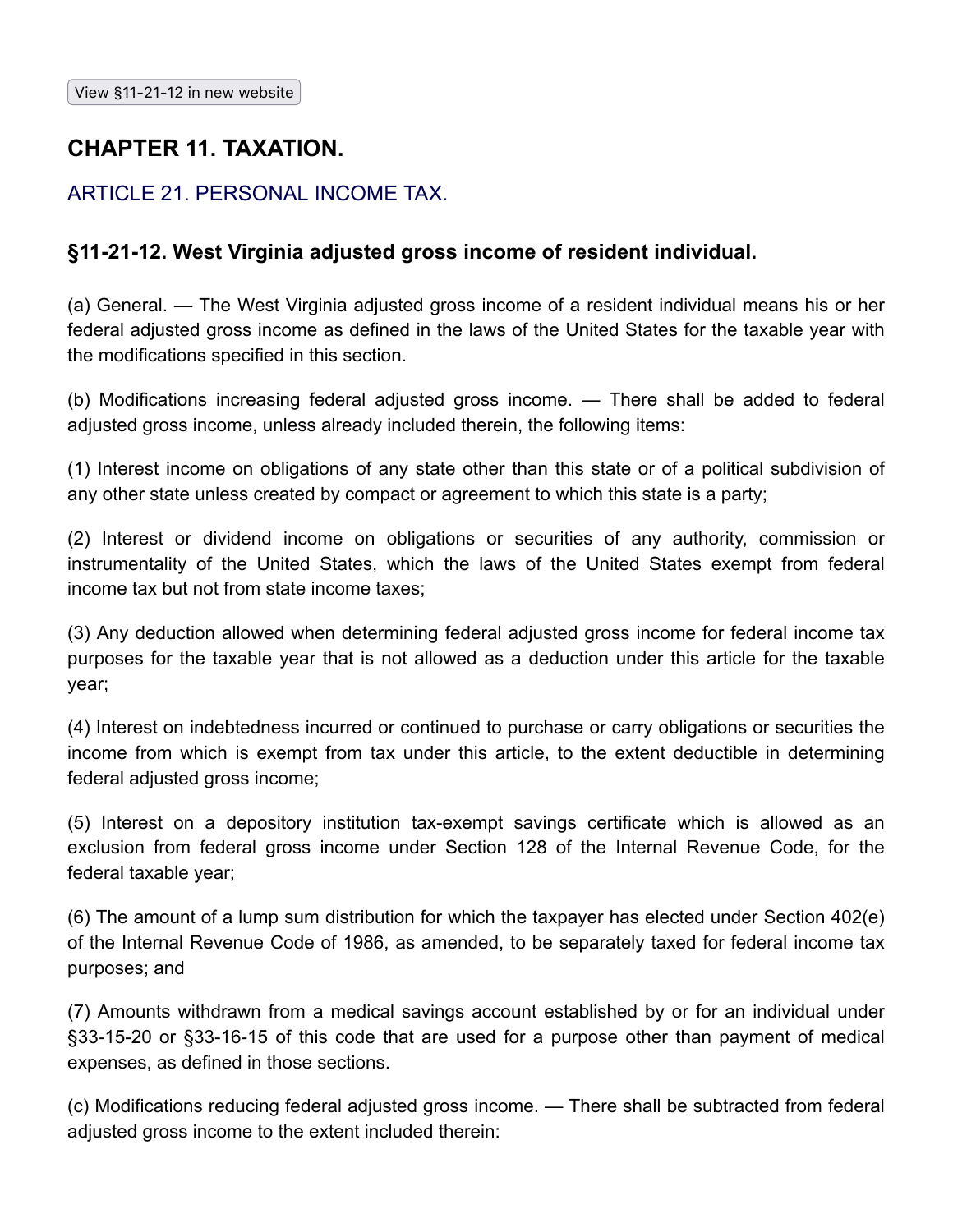(1) Interest income on obligations of the United States and its possessions to the extent includable in gross income for federal income tax purposes;

(2) Interest or dividend income on obligations or securities of any authority, commission or instrumentality of the United States or of the State of West Virginia to the extent includable in gross income for federal income tax purposes but exempt from state income taxes under the laws of the United States or of the State of West Virginia, including federal interest or dividends paid to shareholders of a regulated investment company, under Section 852 of the Internal Revenue Code for taxable years ending after June 30, 1987;

(3) Any amount included in federal adjusted gross income for federal income tax purposes for the taxable year that is not included in federal adjusted gross income under this article for the taxable year;

(4) The amount of any refund or credit for overpayment of income taxes imposed by this state, or any other taxing jurisdiction, to the extent properly included in gross income for federal income tax purposes;

(5) Annuities, retirement allowances, returns of contributions and any other benefit received under the West Virginia Public Employees Retirement System, and the West Virginia State Teachers Retirement System, including any survivorship annuities derived therefrom, to the extent includable in gross income for federal income tax purposes: Provided, That notwithstanding any provisions in this code to the contrary this modification shall be limited to the first \$2,000 of benefits received under the West Virginia Public Employees Retirement System, the West Virginia State Teachers Retirement System and, including any survivorship annuities derived therefrom, to the extent includable in gross income for federal income tax purposes for taxable years beginning after December 31, 1986; and the first \$2,000 of benefits received under any federal retirement system to which Title 4 U.S.C. §111 applies: Provided, however, That the total modification under this paragraph shall not exceed \$2,000 per person receiving retirement benefits and this limitation shall apply to all returns or amended returns filed after December 31, 1988;

(6) Retirement income received in the form of pensions and annuities after December 31, 1979, under any West Virginia police, West Virginia Firemen's Retirement System or the West Virginia State Police Death, Disability and Retirement Fund, the West Virginia State Police Retirement System or the West Virginia Deputy Sheriff Retirement System, including any survivorship annuities derived from any of these programs, to the extent includable in gross income for federal income tax purposes;

(7) (A) For taxable years beginning after December 31, 2000, and ending prior to January 1, 2003, an amount equal to two percent multiplied by the number of years of active duty in the Armed Forces of the United States of America with the product thereof multiplied by the first \$30,000 of military retirement income, including retirement income from the regular Armed Forces, Reserves and National Guard paid by the United States or by this state after December 31, 2000, including any survivorship annuities, to the extent included in gross income for federal income tax purposes for the taxable year.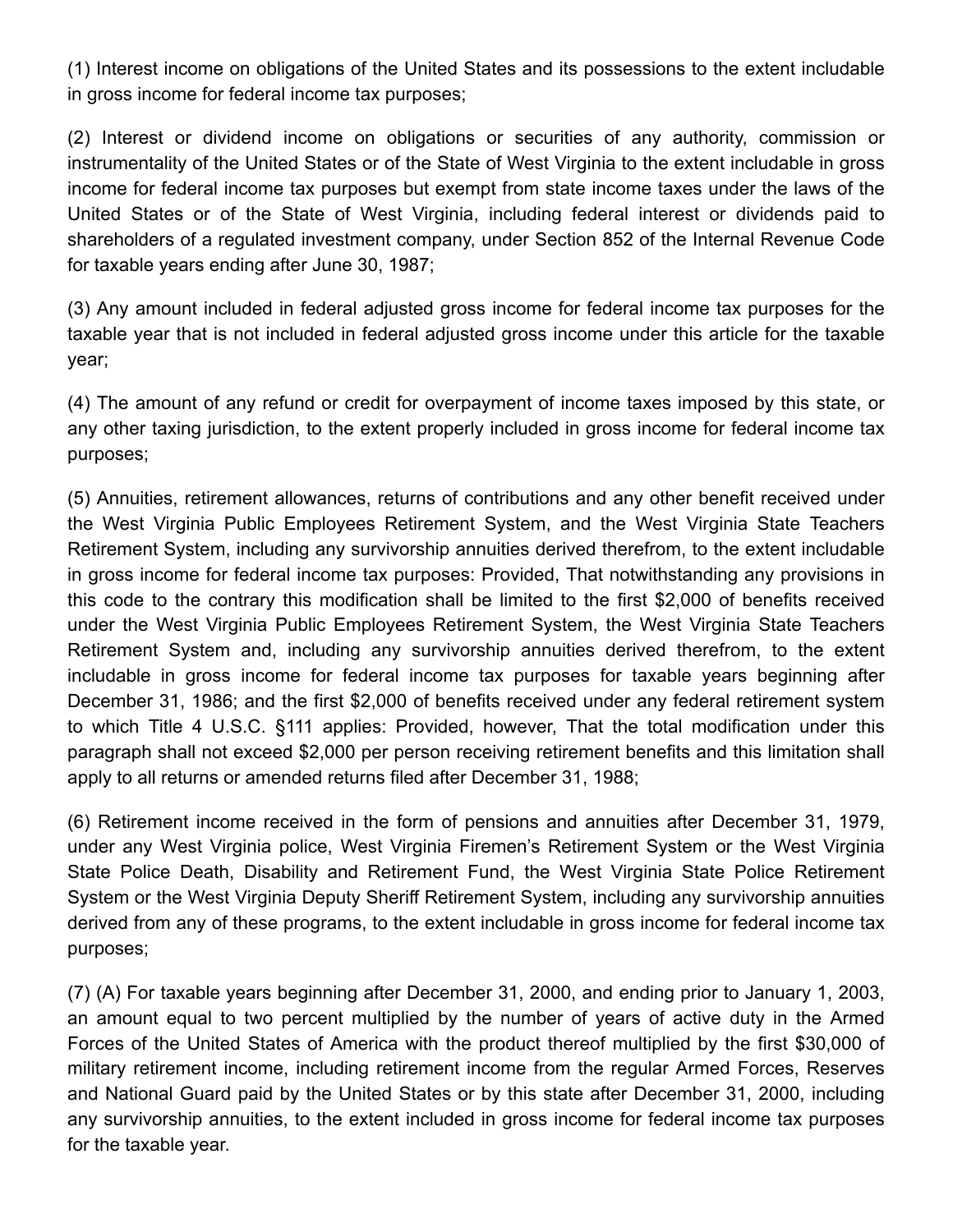(B) For taxable years beginning after December 31, 2000, the first \$20,000 of military retirement income, including retirement income from the regular Armed Forces, Reserves and National Guard paid by the United States or by this state after December 31, 2002, including any survivorship annuities, to the extent included in gross income for federal income tax purposes for the taxable year.

(C) For taxable years beginning after December 31, 2017, military retirement income, including retirement income from the regular Armed Forces, Reserves and National Guard paid by the United States or by this state after December 31, 2017, including any survivorship annuities, to the extent included in federal adjusted gross income for the taxable year. For taxable years beginning after December 31, 2018, retirement income from the uniformed services, including the Army, Navy, Marines, Air Force, Coast Guard, Public Health Service, National Oceanic Atmospheric Administration, reserves, and National Guard, paid by the United States or by this state after December 31, 2018, including any survivorship annuities, to the extent included in federal adjusted gross income for the taxable year.

(D) In the event that any of the provisions of this subdivision are found by a court of competent jurisdiction to violate either the Constitution of this state or of the United States, or is held to be extended to persons other than specified in this subdivision, this subdivision shall become null and void by operation of law.

(8) Decreasing modification for social security income.

(A) For taxable years beginning on and after January 1, 2020, 35 percent of the amount of social security benefits received pursuant to Title 42 U.S.C., Chapter 7, including, but not limited to, social security benefits paid by the Social Security Administration as Old Age, Survivors and Disability Insurance Benefits as provided in §42 U.S.C. 401 et. seq. or as Supplemental Security Income for the Aged, Blind, and Disabled as provided in §42 U.S.C. 1381 et. seq., included in federal adjusted gross income for the taxable year shall be allowed as a decreasing modification from federal adjusted gross income when determining West Virginia taxable income subject to the tax imposed by this article, subject to the limitation in §11-21-12(c)(8)(D) of this code.

(B) For taxable years beginning on or after January 1, 2021, 65 percent of the social security benefits received pursuant to Title 42 U.S.C., Chapter 7, including, but not limited to, social security benefits paid by the Social Security Administration as Old Age, Survivors and Disability Insurance Benefits as provided in §42 U.S.C. 401 et. seq. or as Supplemental Security Income for the Aged, Blind, and Disabled as provided in §42 U.S.C. 1381 et. seq., included in federal adjusted gross income for the taxable year shall be allowed as a decreasing modification from federal adjusted gross income when determining West Virginia taxable income subject to the tax imposed by this article, subject to the limitation in §11-21-12(c)(8)(D) of this code.

(C) For taxable years beginning on or after January 1, 2022, 100 percent of the social security benefits received pursuant to Title 42 U.S.C., Chapter 7, including, but not limited to, social security benefits paid by the Social Security Administration as Old Age, Survivors and Disability Insurance Benefits as provided in §42 U.S.C. 401 et. seq. or as Supplemental Security Income for the Aged,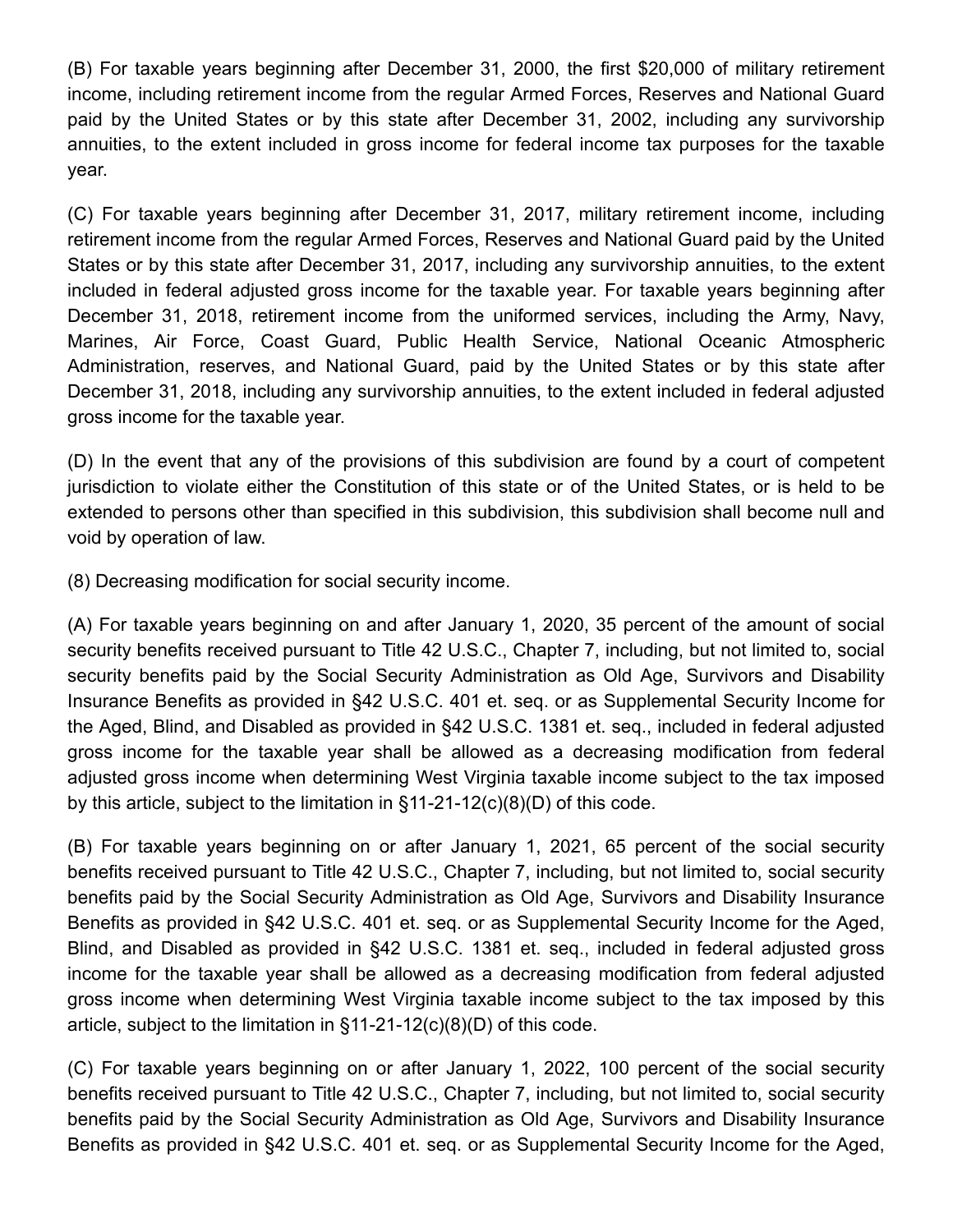Blind, and Disabled as provided in §42 U.S.C. 1381 et. seq., included in federal adjusted gross income for the taxable year shall be allowed as a decreasing modification from federal adjusted gross income when determining West Virginia taxable income subject to the tax imposed by this article, subject to the limitation in §11-21-12(c)(8)(D) of this code.

(D) The deduction allowed by §11-21-12(c)(8)(A), §11-21-12(c)(8)(B), and §11-21-12(c)(8)(C) of this code are allowable only when the federal adjusted gross income of a married couple filing a joint return does not exceed \$100,000, or \$50,000 in the case of a single individual or a married individual filing a separate return.

(9) Federal adjusted gross income in the amount of \$8,000 received from any source after December 31, 1986, by any person who has attained the age of 65 on or before the last day of the taxable year, or by any person certified by proper authority as permanently and totally disabled, regardless of age, on or before the last day of the taxable year, to the extent includable in federal adjusted gross income for federal tax purposes: Provided, That if a person has a medical certification from a prior year and he or she is still permanently and totally disabled, a copy of the original certificate is acceptable as proof of disability. A copy of the form filed for the federal disability income tax exclusion is acceptable: Provided, however, That:

(i) Where the total modification under subdivisions  $(1)$ ,  $(2)$ ,  $(5)$ ,  $(6)$ ,  $(7)$ , and  $(8)$  of this subsection is \$8,000 per person or more, no deduction shall be allowed under this subdivision; and

(ii) Where the total modification under subdivisions  $(1)$ ,  $(2)$ ,  $(5)$ ,  $(6)$ ,  $(7)$ , and  $(8)$  of this subsection is less than \$8,000 per person, the total modification allowed under this subdivision for all gross income received by that person shall be limited to the difference between \$8,000 and the sum of modifications under subdivisions (1), (2), (5), (6), (7), and (8) of this subsection;

(10) Federal adjusted gross income in the amount of \$8,000 received from any source after December 31, 1986, by the surviving spouse of any person who had attained the age of 65 or who had been certified as permanently and totally disabled, to the extent includable in federal adjusted gross income for federal tax purposes: Provided, That:

(i) Where the total modification under subdivisions (1), (2), (5), (6), (7), and (8) of this subsection is \$8,000 or more, no deduction shall be allowed under this subdivision; and

(ii) Where the total modification under subdivisions  $(1)$ ,  $(2)$ ,  $(5)$ ,  $(6)$ ,  $(7)$ , and  $(8)$  of this subsection is less than \$8,000 per person, the total modification allowed under this subdivision for all gross income received by that person shall be limited to the difference between \$8,000 and the sum of subdivisions (1), (2), (5), (6), (7), and (8) of this subsection;

(11) Contributions from any source to a medical savings account established by or for the individual pursuant to §33-15-20 or §33-16-15 of this code, plus interest earned on the account, to the extent includable in federal adjusted gross income for federal tax purposes: Provided, That the amount subtracted pursuant to this subdivision for any one taxable year may not exceed \$2,000 plus interest earned on the account. For married individuals filing a joint return, the maximum deduction is computed separately for each individual; and